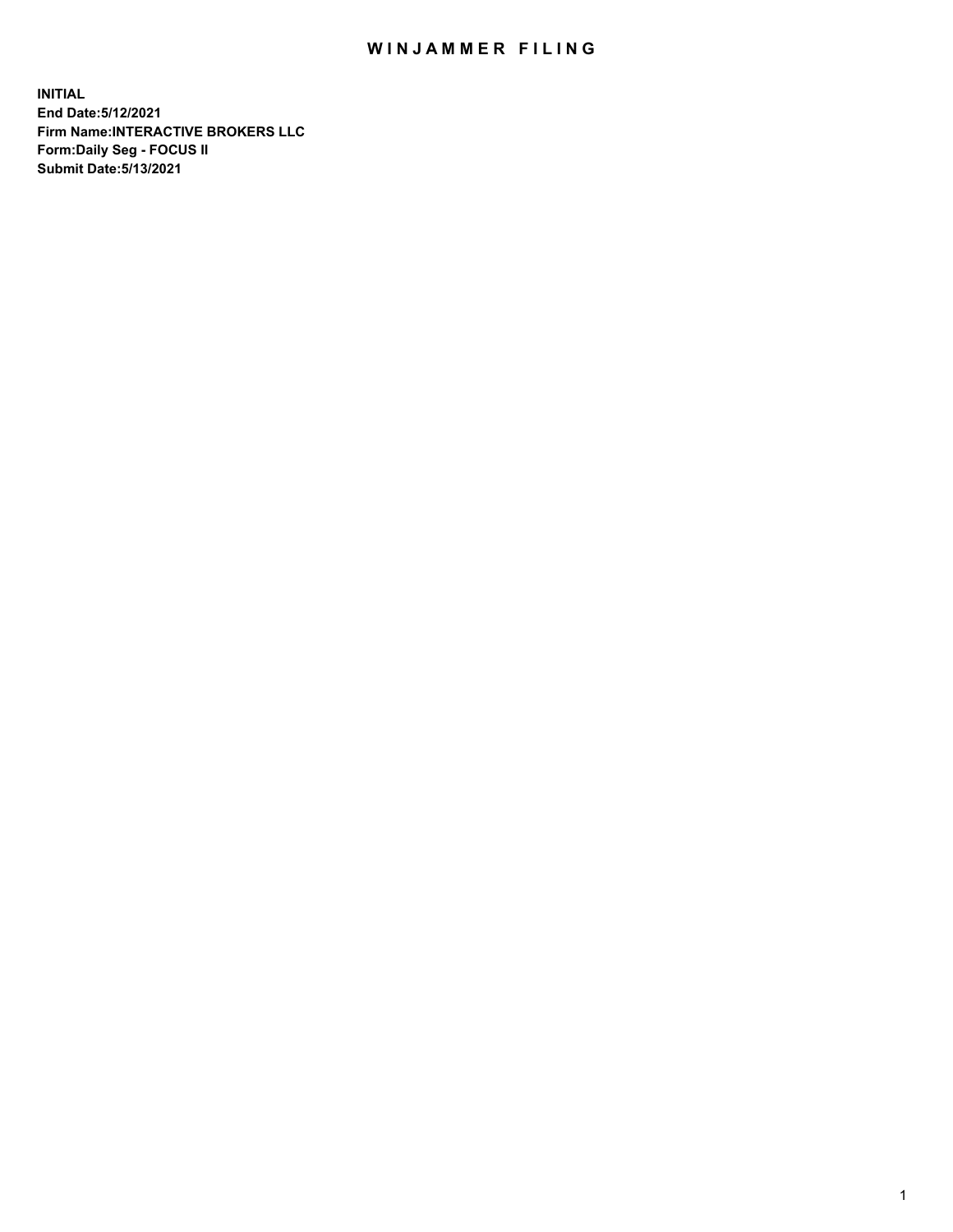**INITIAL End Date:5/12/2021 Firm Name:INTERACTIVE BROKERS LLC Form:Daily Seg - FOCUS II Submit Date:5/13/2021 Daily Segregation - Cover Page**

| Name of Company                                                                                                                                                                                                                                                                                                               | <b>INTERACTIVE BROKERS LLC</b>                                                            |
|-------------------------------------------------------------------------------------------------------------------------------------------------------------------------------------------------------------------------------------------------------------------------------------------------------------------------------|-------------------------------------------------------------------------------------------|
| <b>Contact Name</b>                                                                                                                                                                                                                                                                                                           | James Menicucci                                                                           |
| <b>Contact Phone Number</b>                                                                                                                                                                                                                                                                                                   | 203-618-8085                                                                              |
| <b>Contact Email Address</b>                                                                                                                                                                                                                                                                                                  | jmenicucci@interactivebrokers.c<br>$om$                                                   |
| FCM's Customer Segregated Funds Residual Interest Target (choose one):<br>a. Minimum dollar amount: ; or<br>b. Minimum percentage of customer segregated funds required:% ; or<br>c. Dollar amount range between: and; or<br>d. Percentage range of customer segregated funds required between: % and %.                      | <u>0</u><br>0<br>155,000,000 245,000,000<br>0 <sub>0</sub>                                |
| FCM's Customer Secured Amount Funds Residual Interest Target (choose one):<br>a. Minimum dollar amount: ; or<br>b. Minimum percentage of customer secured funds required:%; or<br>c. Dollar amount range between: and; or<br>d. Percentage range of customer secured funds required between:% and%.                           | <u>0</u><br>$\overline{\mathbf{0}}$<br>80,000,000 120,000,000<br>00                       |
| FCM's Cleared Swaps Customer Collateral Residual Interest Target (choose one):<br>a. Minimum dollar amount: ; or<br>b. Minimum percentage of cleared swaps customer collateral required:%; or<br>c. Dollar amount range between: and; or<br>d. Percentage range of cleared swaps customer collateral required between:% and%. | <u>0</u><br>$\underline{\mathbf{0}}$<br>$\underline{0}$ $\underline{0}$<br>0 <sub>0</sub> |

Attach supporting documents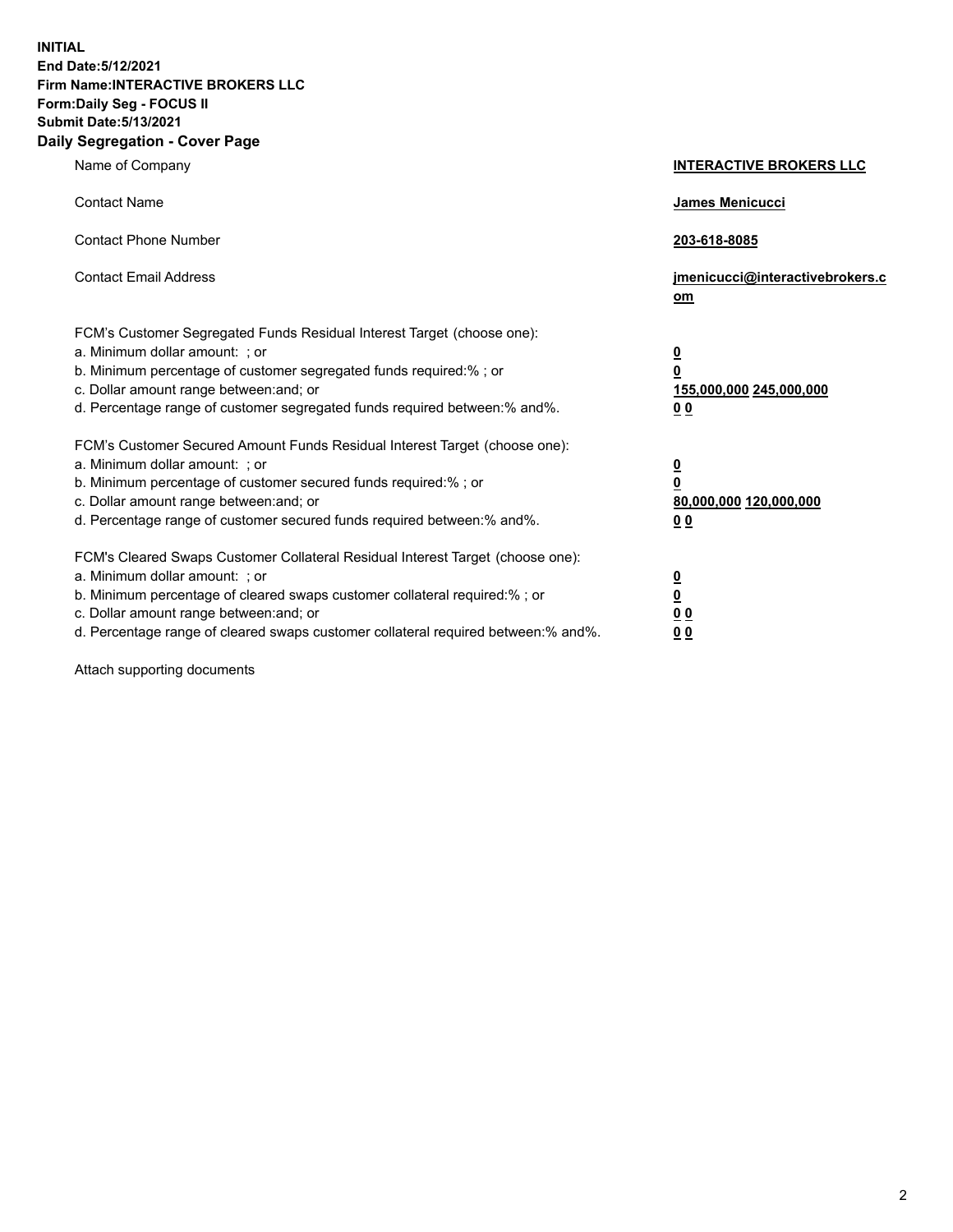## **INITIAL End Date:5/12/2021 Firm Name:INTERACTIVE BROKERS LLC Form:Daily Seg - FOCUS II Submit Date:5/13/2021**

|     | <b>Daily Segregation - Secured Amounts</b>                                                              |                                   |
|-----|---------------------------------------------------------------------------------------------------------|-----------------------------------|
|     | Foreign Futures and Foreign Options Secured Amounts                                                     |                                   |
|     | Amount required to be set aside pursuant to law, rule or regulation of a foreign                        | $0$ [7305]                        |
|     | government or a rule of a self-regulatory organization authorized thereunder                            |                                   |
| 1.  | Net ledger balance - Foreign Futures and Foreign Option Trading - All Customers                         |                                   |
|     | A. Cash                                                                                                 | 496,822,173 [7315]                |
|     | B. Securities (at market)                                                                               | $0$ [7317]                        |
| 2.  | Net unrealized profit (loss) in open futures contracts traded on a foreign board of trade               | 11,189,793 [7325]                 |
| 3.  | Exchange traded options                                                                                 |                                   |
|     | a. Market value of open option contracts purchased on a foreign board of trade                          | 93,567 [7335]                     |
|     | b. Market value of open contracts granted (sold) on a foreign board of trade                            | -20,034 [7337]                    |
| 4.  | Net equity (deficit) (add lines 1. 2. and 3.)                                                           | 508,085,499 [7345]                |
| 5.  | Account liquidating to a deficit and account with a debit balances - gross amount                       | 6,459 [7351]                      |
|     | Less: amount offset by customer owned securities                                                        | 0 [7352] 6,459 [7354]             |
| 6.  | Amount required to be set aside as the secured amount - Net Liquidating Equity                          | 508,091,958 [7355]                |
|     | Method (add lines 4 and 5)                                                                              |                                   |
| 7.  | Greater of amount required to be set aside pursuant to foreign jurisdiction (above) or line             | 508,091,958 [7360]                |
|     | 6.                                                                                                      |                                   |
|     | FUNDS DEPOSITED IN SEPARATE REGULATION 30.7 ACCOUNTS                                                    |                                   |
| 1.  | Cash in banks                                                                                           |                                   |
|     | A. Banks located in the United States                                                                   | 101,777,768 [7500]                |
|     | B. Other banks qualified under Regulation 30.7                                                          | 0 [7520] 101,777,768 [7530]       |
| 2.  | Securities                                                                                              |                                   |
|     | A. In safekeeping with banks located in the United States                                               | 299,998,500 [7540]                |
|     | B. In safekeeping with other banks qualified under Regulation 30.7                                      | 0 [7560] 299,998,500 [7570]       |
| 3.  | Equities with registered futures commission merchants                                                   |                                   |
|     | A. Cash                                                                                                 | $0$ [7580]                        |
|     | <b>B.</b> Securities                                                                                    | $0$ [7590]                        |
|     | C. Unrealized gain (loss) on open futures contracts                                                     | $0$ [7600]                        |
|     | D. Value of long option contracts                                                                       | $0$ [7610]                        |
| 4.  | E. Value of short option contracts<br>Amounts held by clearing organizations of foreign boards of trade | 0 [7615] 0 [7620]                 |
|     | A. Cash                                                                                                 | $0$ [7640]                        |
|     | <b>B.</b> Securities                                                                                    | $0$ [7650]                        |
|     | C. Amount due to (from) clearing organization - daily variation                                         | $0$ [7660]                        |
|     | D. Value of long option contracts                                                                       | $0$ [7670]                        |
|     | E. Value of short option contracts                                                                      | 0 [7675] 0 [7680]                 |
| 5.  | Amounts held by members of foreign boards of trade                                                      |                                   |
|     | A. Cash                                                                                                 | 235,699,822 [7700]                |
|     | <b>B.</b> Securities                                                                                    | $0$ [7710]                        |
|     | C. Unrealized gain (loss) on open futures contracts                                                     | 5,321,712 [7720]                  |
|     | D. Value of long option contracts                                                                       | 93,567 [7730]                     |
|     | E. Value of short option contracts                                                                      | -20,034 [7735] 241,095,067 [7740] |
| 6.  | Amounts with other depositories designated by a foreign board of trade                                  | $0$ [7760]                        |
| 7.  | Segregated funds on hand                                                                                | $0$ [7765]                        |
| 8.  | Total funds in separate section 30.7 accounts                                                           | 642,871,335 [7770]                |
| 9.  | Excess (deficiency) Set Aside for Secured Amount (subtract line 7 Secured Statement                     | 134,779,377 [7380]                |
|     | Page 1 from Line 8)                                                                                     |                                   |
| 10. | Management Target Amount for Excess funds in separate section 30.7 accounts                             | 80,000,000 [7780]                 |
| 11. | Excess (deficiency) funds in separate 30.7 accounts over (under) Management Target                      | 54,779,377 [7785]                 |
|     |                                                                                                         |                                   |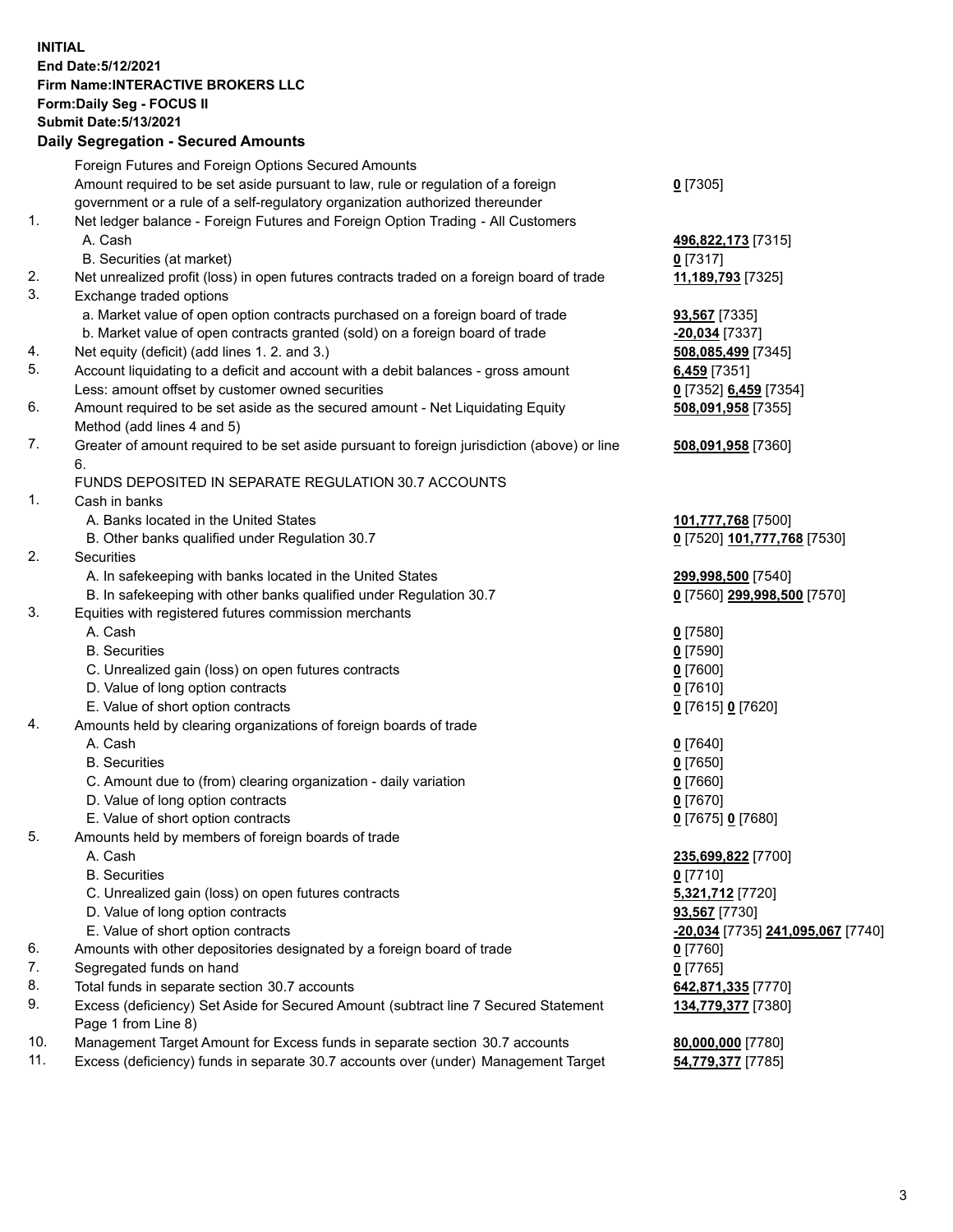**INITIAL End Date:5/12/2021 Firm Name:INTERACTIVE BROKERS LLC Form:Daily Seg - FOCUS II Submit Date:5/13/2021 Daily Segregation - Segregation Statement** SEGREGATION REQUIREMENTS(Section 4d(2) of the CEAct) 1. Net ledger balance A. Cash **6,622,673,687** [7010] B. Securities (at market) **0** [7020] 2. Net unrealized profit (loss) in open futures contracts traded on a contract market **447,036,268** [7030] 3. Exchange traded options A. Add market value of open option contracts purchased on a contract market **392,607,775** [7032] B. Deduct market value of open option contracts granted (sold) on a contract market **-350,241,195** [7033] 4. Net equity (deficit) (add lines 1, 2 and 3) **7,112,076,535** [7040] 5. Accounts liquidating to a deficit and accounts with debit balances - gross amount **1,315,573** [7045] Less: amount offset by customer securities **0** [7047] **1,315,573** [7050] 6. Amount required to be segregated (add lines 4 and 5) **7,113,392,108** [7060] FUNDS IN SEGREGATED ACCOUNTS 7. Deposited in segregated funds bank accounts A. Cash **1,693,847,467** [7070] B. Securities representing investments of customers' funds (at market) **3,135,996,500** [7080] C. Securities held for particular customers or option customers in lieu of cash (at market) **0** [7090] 8. Margins on deposit with derivatives clearing organizations of contract markets A. Cash **1,986,032,912** [7100] B. Securities representing investments of customers' funds (at market) **485,632,611** [7110] C. Securities held for particular customers or option customers in lieu of cash (at market) **0** [7120] 9. Net settlement from (to) derivatives clearing organizations of contract markets **-25,688,752** [7130] 10. Exchange traded options A. Value of open long option contracts **392,336,560** [7132] B. Value of open short option contracts **-350,096,052** [7133] 11. Net equities with other FCMs A. Net liquidating equity **0** [7140] B. Securities representing investments of customers' funds (at market) **0** [7160] C. Securities held for particular customers or option customers in lieu of cash (at market) **0** [7170] 12. Segregated funds on hand **0** [7150] 13. Total amount in segregation (add lines 7 through 12) **7,318,061,246** [7180] 14. Excess (deficiency) funds in segregation (subtract line 6 from line 13) **204,669,138** [7190] 15. Management Target Amount for Excess funds in segregation **155,000,000** [7194] 16. Excess (deficiency) funds in segregation over (under) Management Target Amount **49,669,138** [7198]

Excess